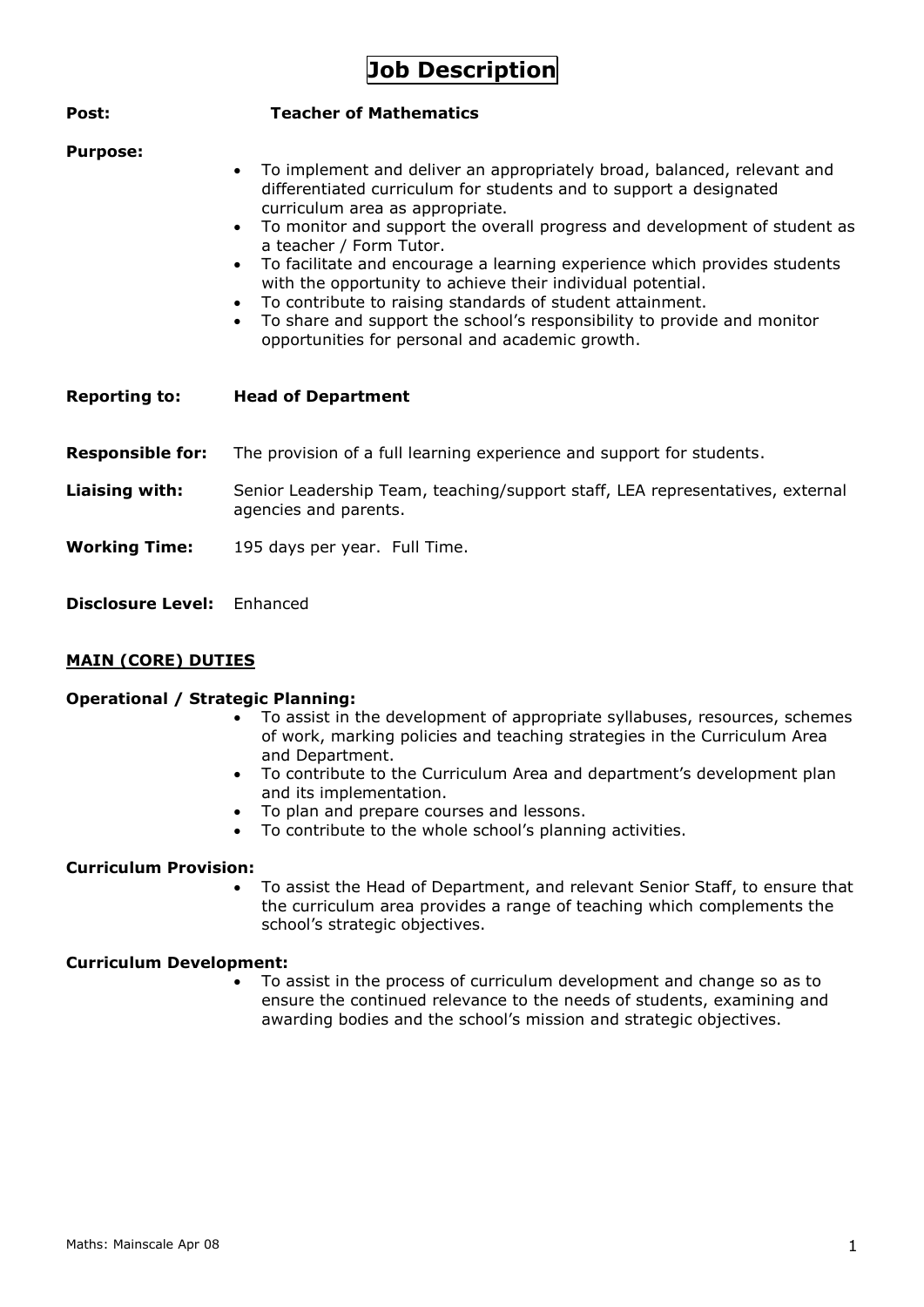## **Staffing**

| <b>Staff Development:</b>                                  | To take part in the school's staff development programme by participating<br>in arrangements for further training and professional development.                                                                                                                                                                                                                                                                                                                                                                                                                                                                            |
|------------------------------------------------------------|----------------------------------------------------------------------------------------------------------------------------------------------------------------------------------------------------------------------------------------------------------------------------------------------------------------------------------------------------------------------------------------------------------------------------------------------------------------------------------------------------------------------------------------------------------------------------------------------------------------------------|
| $\bullet$<br>Recruitment/<br>Deployment of<br><b>Staff</b> | To continue personal development in the relevant areas including subject<br>knowledge and teaching methods.                                                                                                                                                                                                                                                                                                                                                                                                                                                                                                                |
| $\bullet$<br>$\bullet$<br>$\bullet$                        | To engage actively in the Performance Management Review process.<br>To ensure the effective/efficient deployment of classroom support.<br>To work as a member of a designated team and to contribute positively to<br>effective working relations within the school.                                                                                                                                                                                                                                                                                                                                                       |
| <b>Quality Assurance:</b>                                  |                                                                                                                                                                                                                                                                                                                                                                                                                                                                                                                                                                                                                            |
| $\bullet$<br>$\bullet$<br>$\bullet$                        | To help to implement school quality procedures and to adhere to those.<br>To contribute to the process of monitoring and evaluation of the curriculum<br>area/department in line with agreed school procedures, including evaluation<br>against quality standards and performance criteria. To seek/implement<br>modification and improvement where required.<br>To review from time to time methods of teaching and programmes of work.<br>To take part, as may be required, in the review, development and<br>management of activities relating to the curriculum, organisation and<br>pastoral functions of the school. |
| <b>Management</b>                                          |                                                                                                                                                                                                                                                                                                                                                                                                                                                                                                                                                                                                                            |
| <b>Information:</b><br>$\bullet$<br>$\bullet$              | To maintain appropriate records and to provide relevant accurate and up-<br>to-date information for MIS, registers, etc.<br>To complete the relevant documentation to assist in the tracking of<br>students.<br>To track student progress and use information to inform teaching and<br>learning.                                                                                                                                                                                                                                                                                                                          |
| <b>Communications:</b><br>$\bullet$                        | To communicate effectively with the parents of students as appropriate.<br>Where appropriate, to communicate and co-operate with persons or bodies<br>outside the school.                                                                                                                                                                                                                                                                                                                                                                                                                                                  |
|                                                            | To follow agreed policies for communications in the school.                                                                                                                                                                                                                                                                                                                                                                                                                                                                                                                                                                |
| <b>Marketing and</b><br>Liaison:<br>$\bullet$              | To take part in marketing and liaison activities such as Open Evenings,                                                                                                                                                                                                                                                                                                                                                                                                                                                                                                                                                    |
| $\bullet$                                                  | Parents' Evenings, Review days and liaison events with partner schools.<br>To contribute to the development of effective subject links with external<br>agencies.                                                                                                                                                                                                                                                                                                                                                                                                                                                          |
| <b>Management of</b>                                       |                                                                                                                                                                                                                                                                                                                                                                                                                                                                                                                                                                                                                            |
| <b>Resources:</b><br>$\bullet$<br>$\bullet$                | To contribute to the process of the ordering and allocation of equipment<br>and materials.<br>To assist the Head of Department to identify resource needs and to<br>contribute to the efficient/effective use of physical resources.                                                                                                                                                                                                                                                                                                                                                                                       |

 To co-operate with other staff to ensure a sharing and effective usage of resources to the benefit of the School, department and the students.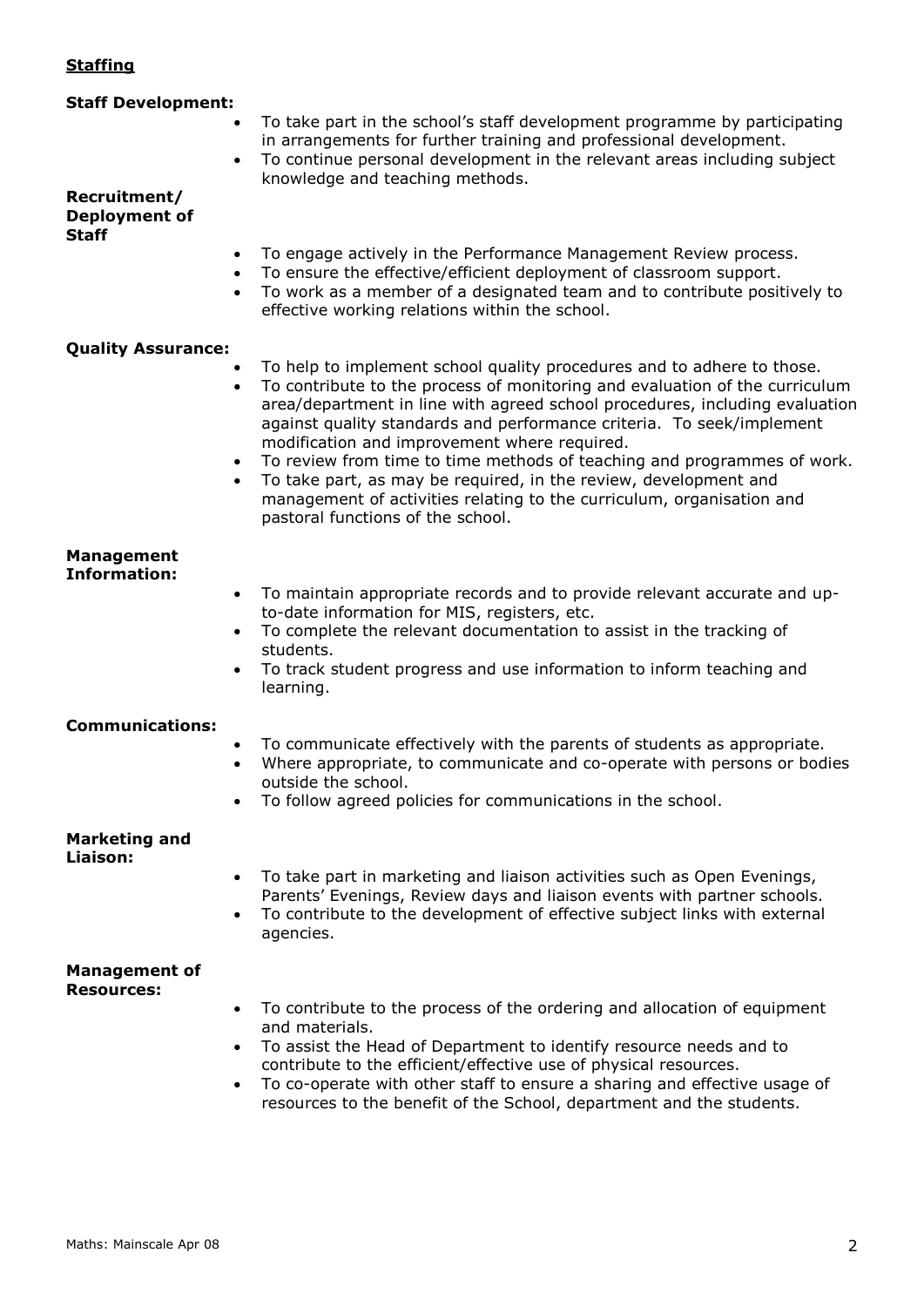#### **Pastoral System:**

- To be a Form tutor to an assigned group of students.
- To promote the general progress and well-being of individual students and of the Form Tutor Group as a whole.
- To liaise with a Pastoral Leader to ensure the implementation of the school's Pastoral System.
- To register students, accompany then to assemblies, encourage their full attendance at all lessons and their participation in other aspects of school life.
- To evaluate and monitor the progress of students and keep up-to-date student records as may be required.
- To contribute to the preparation of Action Plans and progress files and other reports.
- To alert the appropriate staff to problems experienced by students and to make recommendations as to how these may be resolved.
- To communicate as appropriate, with the parents of students and with persons or bodies outside the school concerned with the welfare of individual students, after consultation with the appropriate staff.
- To contribute to PSHE and citizenship and enterprise according to school policy.
- To apply the Behaviour Management systems so that effective learning can take place.

#### **Teaching:**

- To teach students according to their educational needs, including the setting and marking of work to be carried out by the student in school and elsewhere.
- To assess, record and report on the attendance, progress, development and attainment of students and to keep such records as are required.
- To provide, or contribute to, oral and written assessments, reports and references relating to individual students and groups of students.
- To ensure that ICT, Literacy, Numeracy and school subject specialism(s) are reflected in the teaching/learning experience of students.
- To undertake a designated programme of teaching.
- To ensure a high quality learning experience for students which meets internal and external quality standards.
- To prepare and update subject materials.
- To use a variety of delivery methods which will stimulate learning appropriate to student needs and demands of the syllabus.
- To maintain discipline in accordance with the school's procedures, and to encourage good practice with regard to punctuality, behaviour, standards of work and homework.
- To undertake assessment of students as requested by external examination bodies, departmental and school procedures.
- To mark, grade and give written/oral and diagnostic feedback as required.

## **Other Specific Duties:**

- To play a full part in the life of the school community, to support its distinctive mission and ethos and to encourage staff and students to follow this example.
- To support the school in meeting its legal requirements for worship.
- To promote actively to school's corporate policies.
- To continue personal development as agreed.
- To comply with the school's Health and Safety policy and undertake risk assessments as appropriate.
- To undertake any other duty as may be required.